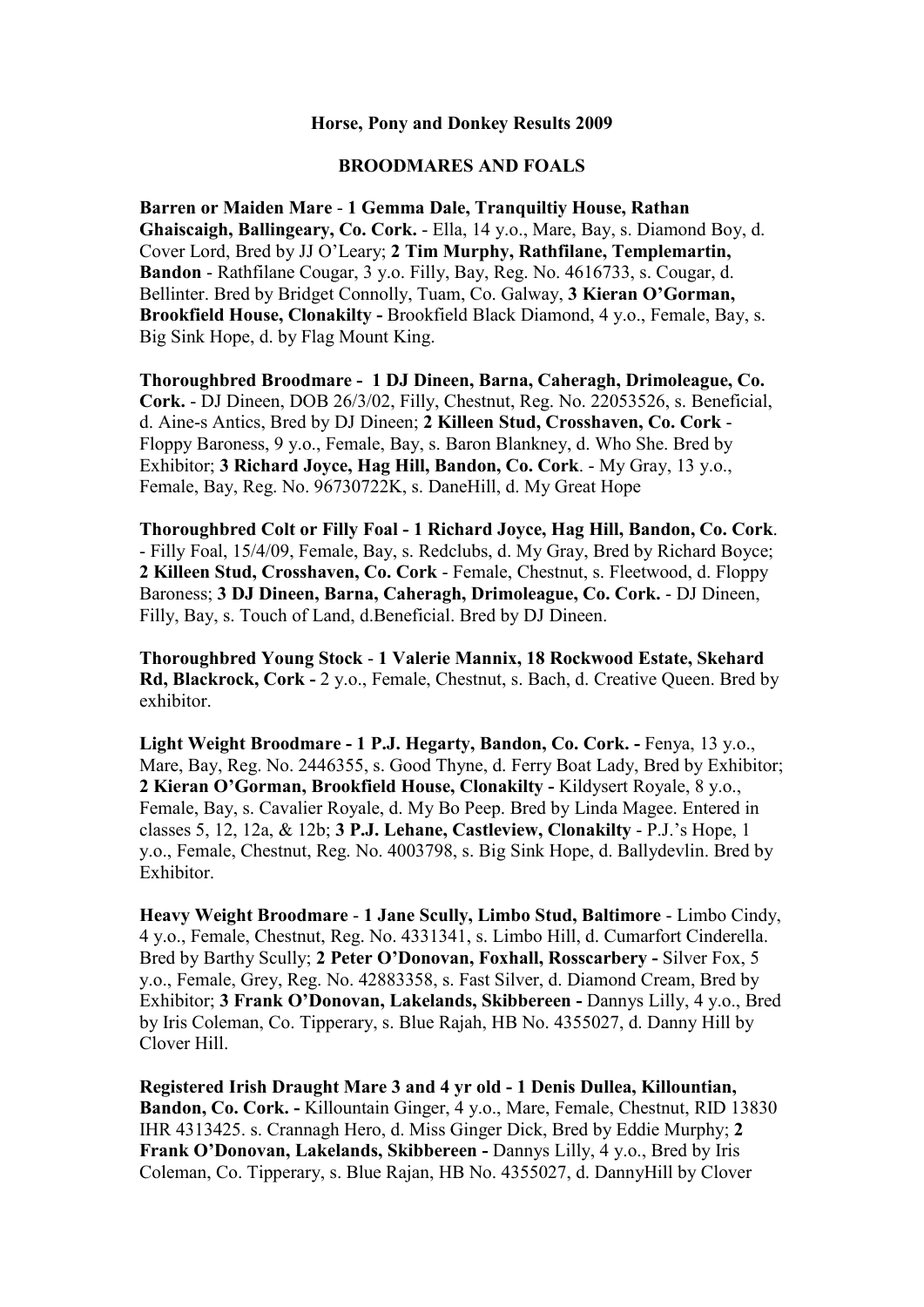Hill; **3 Michael Moynihan, Coomkeen, Durrus, Bantry -** Durrus Bouncer, 3 y.o. Filly, Grey, Reg. No. 14233, s. Grange Bouncer, d. Western Pride. Bred by M. Moynihan.

**Registered Irish Draught Mare,** 3 yr. old and over with or without foal at foot - **1 Michael Coughlan, Gurrane, Caheragh, Drimoleague** - Michael Coughlan, 15 y.o. Female, White, Reg. No. 930/F/0013, s. Rakish Paddy, d. Heachercombe Silver. Bred by Mrs. GP Payne; **2 Peter O'Donovan, Foxhall, Rosscarbery -** Silver Fox, 5 y.o., Female, Grey, Reg. No. 42883358, s. Fast Silver, d. Diamond Cream, Bred by Exhibitor; **3 Michael Moynihan, Coomkeen, Durrus, Bantry -** Durrus Bouncer, 3 y.o. Filly, Grey, Reg. No. 14233, s. Grange Bouncer, d. Western Pride. Bred by M. Moynihan.

## **CASTLEMORE CHAMPION BROODMARE**

**Champion: P.J. Hegarty, Bandon, Co. Cork. -** Fenya, 13 y.o., Mare, Bay, Reg. No. 2446355, s. Good Thyne, d. Ferry Boat Lady, Bred by Exhibitor. **Reserve: Jane Scully, Limbo Stud, Baltimore** - Limbo Cindy, 4 y.o., Female, Chestnut, Reg. No. 4331341, s. Limbo Hill, d. Cumarfort Cinderella. Bred by Barthy Scully

**Irish Draught Foal** - **1 John Murphy, Shannonvale, Clonakilty, Co. Cork. -** Female, Chestnut, s. Coolcronan Wood; **2 Michael Coughlan, Gurrane, Caheragh, Drimoleague** – Colt, s. Coolcronan Wood, d. x Rakish Paddy; **3 Denis Dullea, Killountian, Bandon, Co. Cork. -** Foal, Colt, Bay, s. Heigh Ho Dubh, d. Killountain Opal, Bred by Denis Dullea

**Colt Foal to make a Hunter - 1 P.J. Hegarty, Bandon, Co. Cork,** April 09, Colt, Chestnut, s. Kris Kin, d. Fenya, Bred by Exhibitor; **2 Patrick Cronin, Ardnacloughy, Ballylickey, Bantry, Co. Cork**; **3 Michael Bohane, Drishanebeg, Skibbereen, Co. Cork.**.- Drishane Painter, DOB 15/5/09, Male, Bay, s. Painters Row, d. Drishane Donour. Bred by Michael Bohane.

**Filly Foal to make a Hunter - 1 Kieran O'Gorman, Brookfield House, Clonakilty,** Brookfield Miss Lux, Female, Bay, s. Lux Z, d. Kildysert Royale. Bred by Exhibitor, **2 P.J. Lehane, Castleview, Clonakilty** - P.J.Bs Luck, DOB Jan 09, Filly, Bay, s. Lux Z, d. P.J. Hope, **3 Jane Scully, Limbo Stud, Baltimore,** Filly Foal, DOB 6 March 09, Filly, s. Freddie's Star, d. Limbo Cindy. Bred by Jane Scully.

## **CHAMPION FOAL**

**Champion:** Kieran O'Gorman, Brookfield House, Clonakilty - Brookfield Miss Lux, Female, Bay, s. Lux Z, d. Kildysert Royale. Bred by Exhibitor. **Reserve:** P.J. Hegarty, Bandon, Co. Cork. – G.S., April 09, Colt, Chestnut, s. Kris Kin, d. Fenya, Bred by Exhibitor.

**Mare and Foal Progeny class (50% mare 50% foal) - 1 Kieran O'Gorman, Brookfield House, Clonakilty -** Kildysart Royale, 8 y.o., Female, Bay, s. Cavalier Royale, d. My Bo Peep. Bred by Linda Magee, **2 P.J. Hegarty, Bandon, Co. Cork. -**  Fenya, 13 y.o., Mare, Bay, Reg. No. 2446355, s. Good Thyne, d. Ferry Boat Lady, Bred by Exhibitor, **3 Jane Scully, Limbo Stud, Baltimore** - Limbo Cindy, 4 y.o.,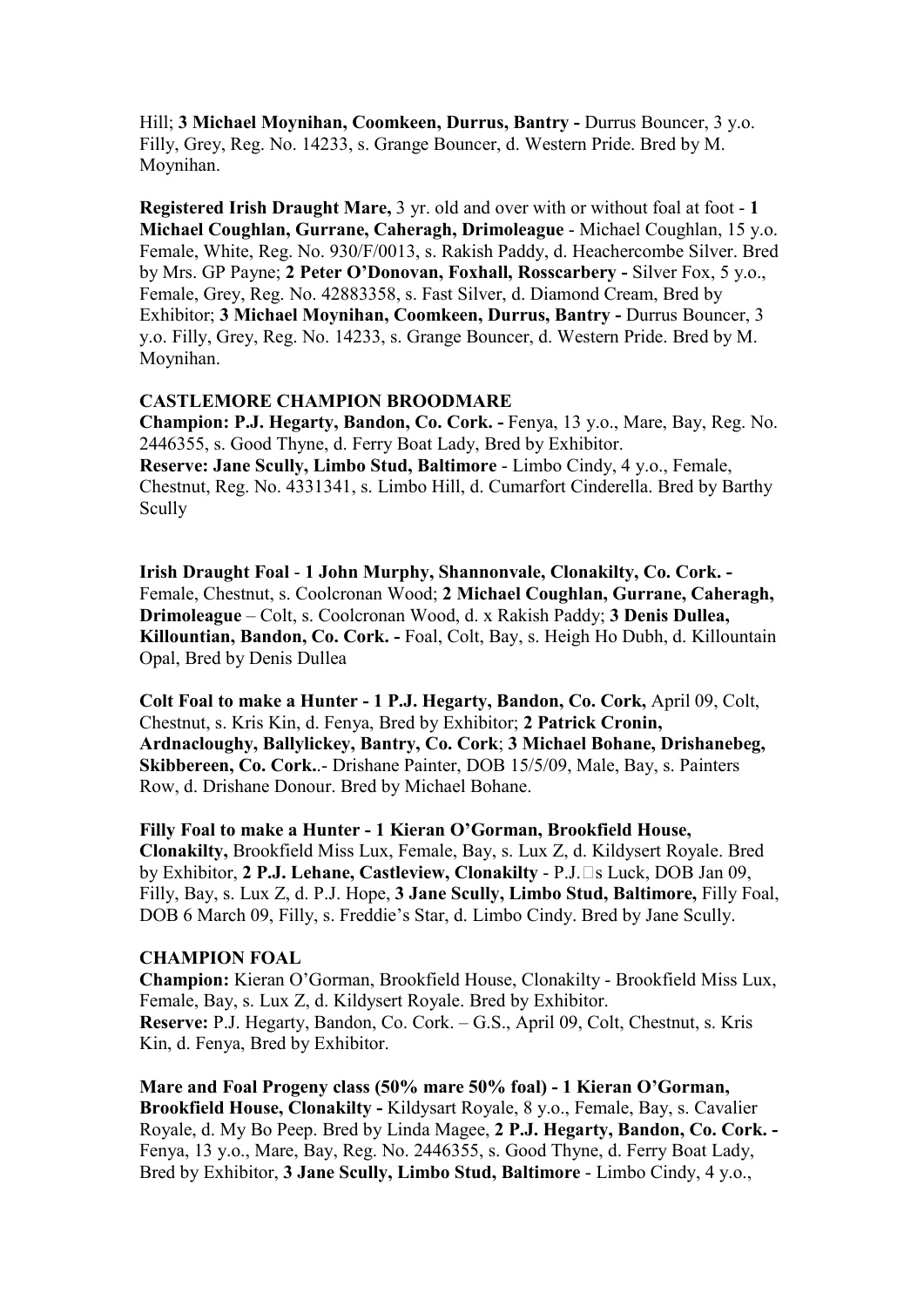Female, Chestnut, Reg. No. 4331341, s. Limbo Hill, d. Cumarfort Cinderella. Bred by Barthy Scully.

**Standard Bred Mare - 1 James O'Riordan, Clashduff, Newtown West, Bantry -**  Coachford Chesca, DOB 1991, Female, Bay, Reg No. GB9100017, s. Rajah Lobell, d. Height of Fashion. Bred by Mrs. E Maw; **2 James O'Brien, Ardmanagh, Schull, Co. Cork.**- Stepaway Cheif, 10 y.o., Mare, Bay, Reg. No. 826056UK99I3019, s. Hilos Chief, d. Mind The Step. Bred by Paddy OBBrien; **3 James O'Brien, Ardmanagh, Schull, Co. Cork.**- Step Del Sol, 7 y.o., Mare, Chestnut, Reg. No. 826056UK02i7420, s. Timon Del Sol, d. Mind The Step. Bred by Paddy O'Brien.

**Standard Bred Foal** - **1 Finbarr Brickley, Meenies, Drimoleague** - Ringo Lady, Mare, Bay, s. Tim On Del Sol, d. Southlands Swift. Bred by F. Brickley.

#### **RIDDEN HORSES**

**Ridden Irish Draught Gelding or Mare - 1 Tina Murphy - Reacarrigeen, Ballinascarthy, Clonakilty, Co. Cork. -** Rochestown Amoroso, Gelding, Grey, Reg. No. RID 13640, s. Fast Silver (RID) 829, d. Rochestown Gold RID 10773. Bred by James O'Donoghue, Glenville; **2 Denise Murphy Snr., Ballinphellic, Upton, Co. Cork. -** Ballinphellic Murdock, 6 y.o., Gelding, Chestnut, Reg. No. 4128380, s. The Bard, d Lady Lahinch. Bred by Gerard Young, Co. Carlow; **3 Siobhán Sexton, Butlerstown North, Bandon** - Beechwood Wind Chime, gelding, Bay, s. Glenlara.

**Heavy Weight Ridden Hunter - 1 Denise Murphy Snr., Ballinphellic, Upton, Co. Cork. -** Ballinphellic Murdock, 6 y.o., Gelding, Chestnut, Reg. No. 4128380, s. The Bard, d Lady Lahinch. Bred by Gerard Young, Co. Carlow; **2 Tracey Foley, 45 Marwood Green, Glanmire, Co. Cork.** - Foxy Derry, 8 y.o., Gelding, Liver Chestnut, Reg. No. 4031330 RID 13064, s. Cream of Diamonds, d. Gingers Pride Bred by C. Murray, Ardrahan, Co. Galway.

**Light Weight Ridden Hunter - 1 Jane Scully, Limbo Stud, Baltimore** - Limbo Felix, 4 y.o., Male, Grey, Reg. No. 4395804, s. Limbo Hill, d. Limbo Ryan. Bred by Barthy Scully; **2 Bob O'Keeffe, Innishannon -** Sanagore Max, 7 y.o; 3 Siobhán Sexton, Butlerstown North, Bandon - Beechwood Wind Chime, gelding, Bay, s. Glenlara.

**Small Hunter - 1 Maeve Brickley, Castlehaven -** Rodger, 10 y.o., Gelding, Chestnut; **2 Val Hyde, Ballymacoda, Co. Cork. -** 7 y.o., Female, Chestnut, .s Baron de Chantipee; **3 Gaby Aubin, Courtmacsherry Hotel** - Darius, 6 yo., Gelding, Dun, s. Temple Brady Fear Buí. Bred by Caol Adams.

**Ridden Cob - 1 Sue McAuliffe, Ballinspittle House, Ballinspittle, Kinsale, Co. Cork. -** Nanook, 5 y.o., Gelding, Piebald, Reg. No. 4524427.

# **COLOURED CLASSES**

**Coloured Brood Mare, Gelding or Filly,** 3 years old and over - **1 Vivien Atkinson, Kilnadur, Dunmanway -** Kathy of Kilnadur, 8 y.o., Female, Piebald, s. Celtic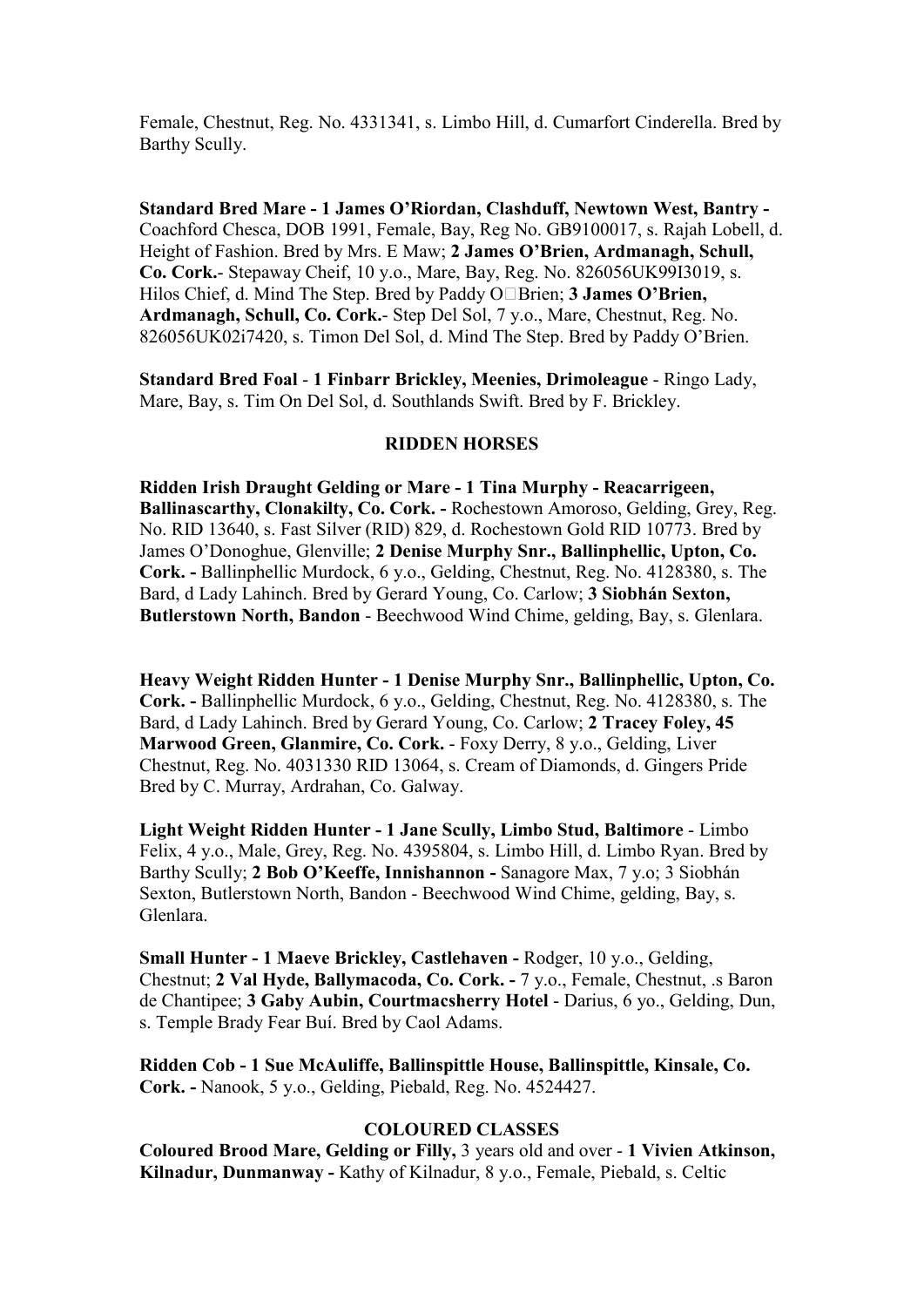Ledgend, d. Clover Show Girl; **2 Mairead Noonan, Togher, Dunmanway -** 4 y.o; **3 James O'Brien, Ardmanagh, Schull, Co. Cork.**- Innishmore, 4 y.o., Skewbald, Reg. No. 4245217, s. Benbulbin, d. Sallyinskey. Bred by Donal OBCallaghan.

**Coloured young stock - 1 Denis Collins, Foxhall, Rosscarbery** - Rock Dancer, 1 y.o; **3 Aoife O'Regan, Keelinga, Leap** - Keelinga Blue Meryl, 2 y.o, Gelding, Blue/White, s. Kilfinnan Bobby. Bred by Tom Nyhan; **2 Tim O'Leary, The Abbey, Skibbereen -** Loughahoe Clover Joy, 2 y.o., female, Black & White, Reg No. 4727650, s. Cavalier Two For Joy, d. Loughahoe Clover Lady, Bred by Tim O'Leary.

## **YOUNG HORSE SECTION**

**Yearling Colt or Gelding likely to make a Hunter - 1 Seamus Lehane, Ballard House, Ballymacowen, Clonakilty -** Ballard Eagle, 1 y.o., Gelding, Bay, Reg. No. 49244492, s. Master IMP, d. Carrigroe Princess, Bred by Denis Collins; **2 Declan Fahey, 26 Pearse Street, Clonakilty -** Tailor Made, 1 y.o., Mare, Bay, s. Ricardo Z, d. Euphemism, Bred by Exhibitor; **3 Brian Sheehan, Leap, Co. Cork.** - 1 y.o, Mare.

**Yearling Filly, likely to make a Hunter - 1 Patrick O'Riordan, Curragh, Lissarda, Co. Cork** - Ebonie 1 y.o., Female, Brown, Reg. No. 37241400 5105806, s. Farlow, d. Baron's Gold. Exhibitor Bred; **2 Rosemarie Deasy, Kilbeg, Bandon, Co. Cork.** - 1 y.o., Female, Bay, Reg. No. 5019452, s. French Buffet, d. Dream Colt, Bred by Pat Kelly, Co. Galway; **3 Seamus Lehane, Ballard House, Ballymacowen, Clonakilty -** Ballard Jewel, 1 y.o., Filly, Bay, Reg. No. 4811890, s. Ghareeb, d. Ballard Queen, Bred by exhibitor.

**2 Year Old Colt or Gelding likely to make a Hunter - 1 Sean O'Sullivan, Lissycremin, Butlerstown, Bandon, Co. Cork. -** Lissycremin Act of Royalty, 2 y.o, Gedling, Bay, Reg. No. 4694545, s. Search For Royalty, d. Kay's Pride. Bred by exhibitor

**2 Year Old Filly likely to make a Hunter - 1 Seamus Lehane, Ballard House, Ballymacowen, Clonakilty -** Watervalley Galway Girl, 2 y.o., Filly, Black, Reg. No. 4657709, s. Loughehoe Guy, d. Ballycolim Bred by Sean Lyden; 2 P.J. Lehane, Castleview, Clonakilty - P.J.'s Courage, 7 y.o., Female, Bay, Reg. No. 4586058, s. Courage II, d. P.J.'s Hope. Bred by Exhibitor; **3 Eugene McKenna, Dromkeen, Innishannon, Co. Cork. -** 2 y.o., Female, Chestnut, Reg. No. 4527116, s. Loughehoe Guy, d. Simply Rhett. Bred by Eugene McKenna.

**Three Year Old Gelding likely to make a Hunter - 1 Patrick O'Sullivan, Droum, Leap, Co. Cork. -** Valley Blaze, 3 y.o., Gelding, Bay, Reg. No. 4385222, s. Kathan, d. Merry Freddie. Bred by Fachtna Shanahan, Leap; **2 Gerard Sheehan, Lahana, Drimoleague, Co. Cork** - Lahana Prospect, 3 yo. Gelding, s. Chakeris, d. Lahana **Princess** 

**Three Year Old Filly likely to make a hunter - 1 Tim Murphy, Rathfilane, Templemartin, Bandon** - Rathfilane Cougar, 3 y.o. Filly, Bay, Reg. No. 4616733, s. Cougar, d. Bellinter. Bred by Bridget Connolly, Tuam, Co. Galway; **2 Pat**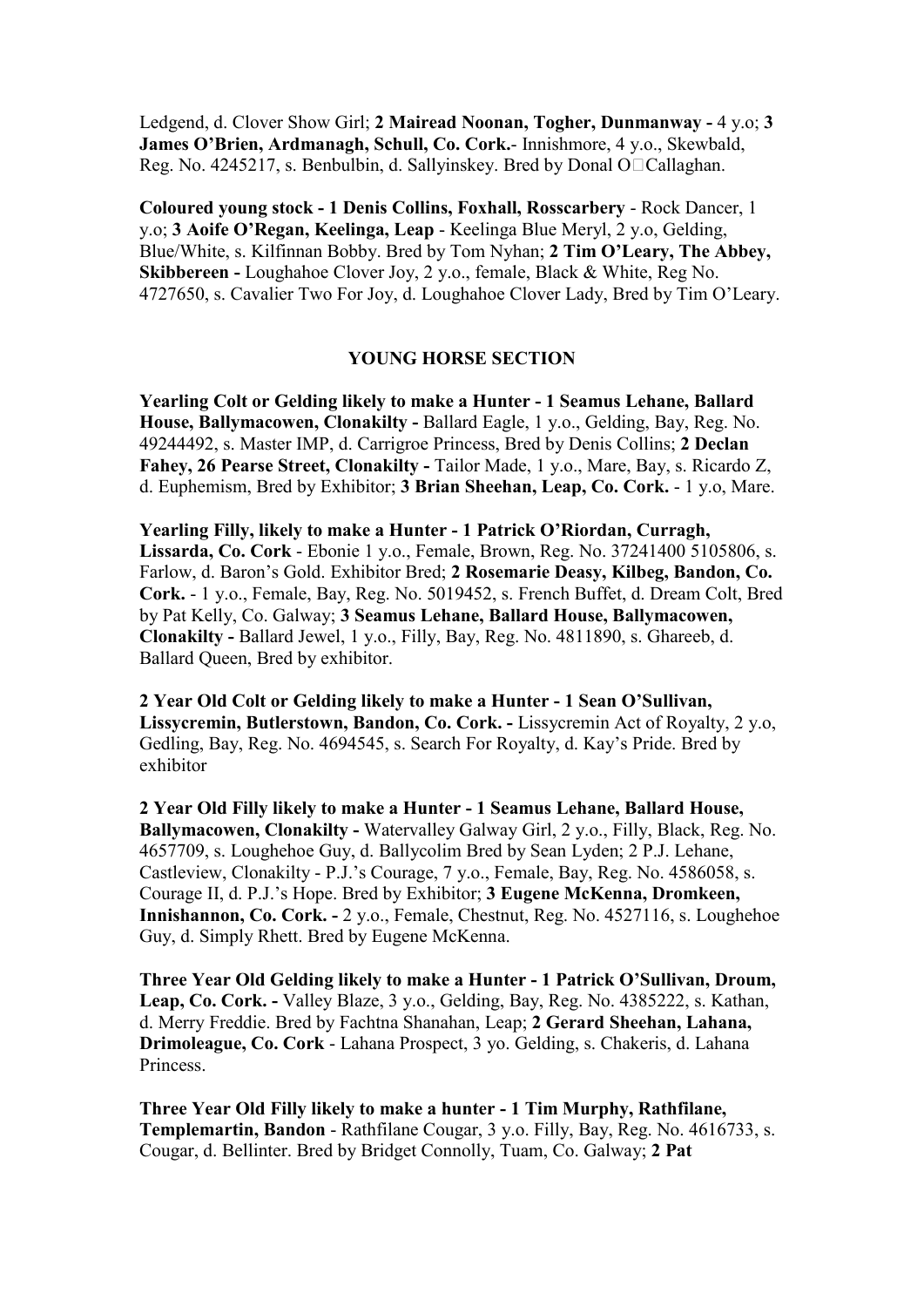**O'Sullivan, Ballyboy, Dunmanway** - 3 y.o., Filly, Grey, Reg. No. 4526291, s. Sunrich, d. Falum Fawn, Bred by Martin Clifford, Kilorglin, Co. Kerry.

## **Young Irish Draught Section**

**Irish Draught Yearling Filly - 1 John Dillon, Barleyhill West, Rosscarbery, Co. Cork.** - Mistie, DOB 31/3/08, Female, Grey, Reg. No. 37241400 4946350008, s. Welcome Diamond, d. Ronny. Bred by John Dillon; **2 Jeremiah Hayes, Green Acres, Bantry Road, Dunmanway** - Sweet Marie, 1 y.o, Female, Grey, Reg. No. 5059841, s. Welcome Diamond, d. Flight of Earls Jana. Bred by Exhibitor.

**Irish Draught 2 Year old - 1 Dermot Horgan, Mileen, Kilbarry, Macroom, Co. Cork. -** Mileen Diamond - 2 y.o., Filly, Chestnut, Reg. No. 4737150, s. Holy Cross, d. Ballycool Diamonds, Bred by John D. Kelleher; **2 Denis Collins, Foxhall, Rosscarbery** - Nut Grove Cross, 2 y.o., Reg. No. 4584127, s. Holy Cross, d. By Sillder Hill. Bred by A.J. Dore; **3 Patrick O'Riordan, Curragh, Lissarda, Co. Cork**  - Curragh Dawn, 2 y.o., Female, Chestnut, Reg No. 4737217, s. Coolcronan Wood, d. Old Gold. Bred by Exhibitor.

## **Young I.D. Filly Championship**

**Champion:** Dermot Horgan, Mileen, Kilbarry, Macroom, Co. Cork. - Mileen Diamond - 2 y.o., Filly, Chestnut, Reg. No. 4737150, s. Holy Cross, d. Ballycool Diamonds, Bred by John D. Kelleher.

**Reserve:** John Dillon, Barleyhill West, Rosscarbery, Co. Cork. - Mistie, DOB 31/3/08, Female, Grey, Reg. No. 37241400 4946350008, s. Welcome Diamond, d. Ronny. Bred by John Dillon.

#### **PONY SECTION**

## **Dunmanway Show is a member of I.P.S.**

#### **RIDDEN PONIES**

**Open 148 cms Show Pony Riding Class** - **1 Sally Smith, c/o Courtmacsherry Hotel** - Gemeni Cricket, 6 y.o., Gelding Bay.

**Open 138 cms Show Pony Riding class for Ponies** - **1 Finbarr McCarthy, East**  End, UnionHall, Co. Cork. - Challaborough Faico, 9 y.o. Gelding, Bay. Bred by Mrs. Niana Lambell; **2 William Williamson, The Hayfield, Killinleigh, Glandore, Co. Cork.** - The Glandore Rose, 5 y.o., Mare, Chestnut, Reg. No. 3116781, s. Into The Night, d. Knockskeagh Queenie. Bred by Mr. D. Williamson.

**Open First Ridden Class for Ponies, Mares or Geldings - 1 Kathleen Hurley Mullins, Ballinamadree, Carrignavar, Co. Cork -** Lady Jaz; **2 Shelly Brickley, Meenies, Drimoleague -** BOB, 5 y.o., Dark Bay; **3 Michael Madden, Freemount, Charleville, Co. Cork.** - Tarawind Just William, - 12 y.o., Gelding, Chestnut, s. Rotherwood Aristottle, d. Pendley Fantastic. Bred by Exhibitor.

**Open Lead Rein Class** - **1 Louise Brady -** Meadownór Trou Budor, 4 yo., Gelding, Black, Reg No. WACS 69913, s. Waxwine Banter, d. Meadownor Trueblue. Bred by Exhibitor - **2 Michael Madden, Freemount, Charleville, Co. Cork.** - Tarawind Just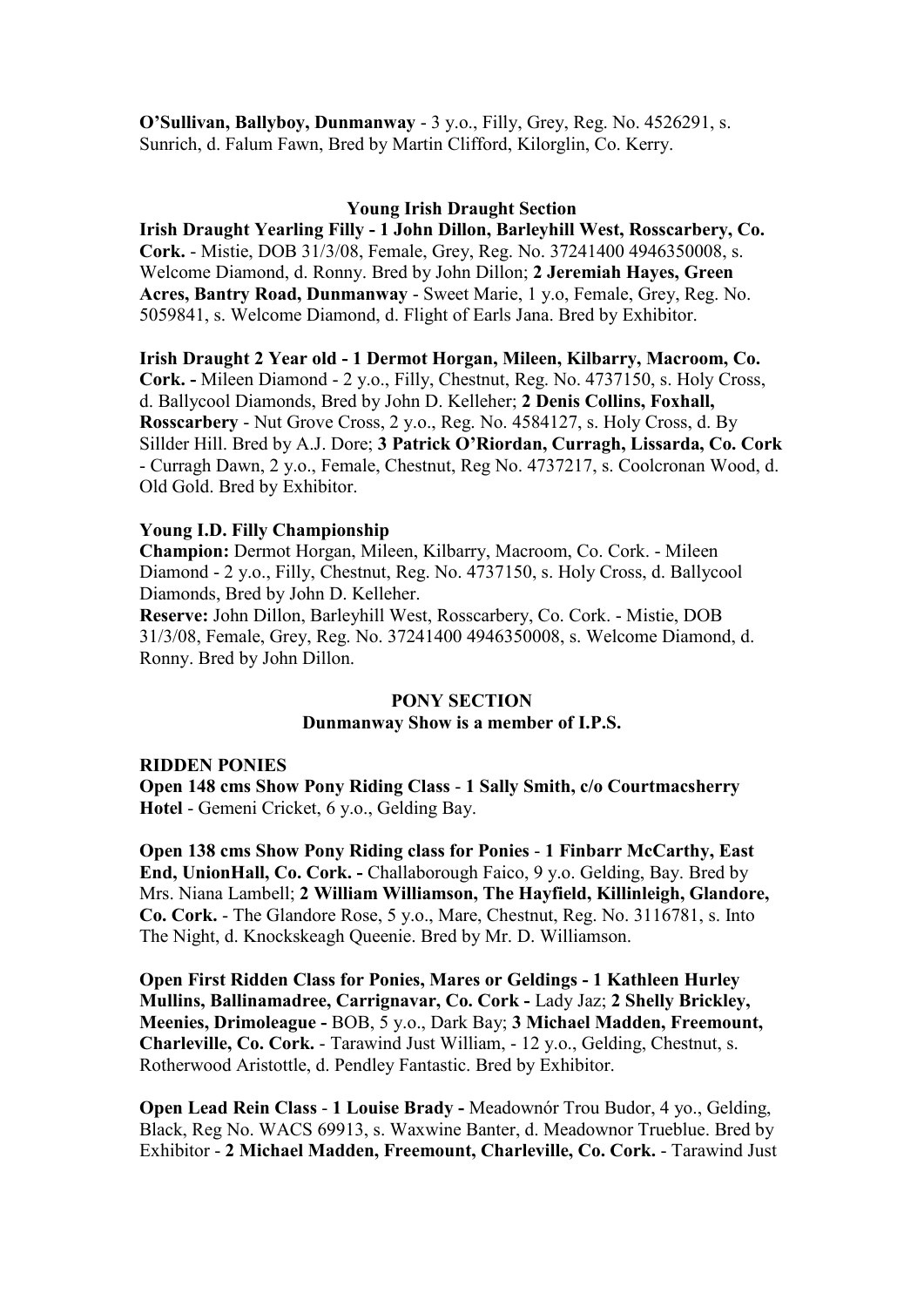William, - 8 y.o., Gelding, Grey, Reg. No. 71181, s. Rolston Rover Dance, d. Lianark Wispa. Bred by Miss J. Quinlan.

**Novice Lead Rein Class - 1 Kathleen Hurley Mullins, Ballinamadree, Carrignavar, Co. Cork -** Summer Bay; **2 Alan Brickley, Doheny Bar, Dunmanway** - Lilly, 4 y.o., Female, Grey; **3 Finbarr Brickley, Meenies, Drimoleague** - BOB, 5 y.o., Dark Bay.

### **Champion Ridden Pony**

**Champion: Finbarr McCarthy, East End, UnionHall, Co. Cork. - Challaborough** Faico, 9 y.o. Gelding, Bay, Reg. No. LXXXI81. Bred by Mrs. Niana Lambell **Reserve: Sally Smith, c/o Courtmacsherry Hotel** - Gemeni Cricket, 6 y.o., Gelding Bay.

## **LED PONIES**

**Show Pony Young Stock, yearling, colt, gelding or filly** - **1 Martin O'Sullivan, Droum, Leap, Co. Cork. -** Leap Sensation, 1 y.o, Male, Grey- Rhone, s. Hayen Valley Sensation, d. Leap Angel. Bred by Martin O'Sullivan; **2 Dermot Horgan, Mileen, Kilbarry, Macroom, Co. Cork. -** Royalview Rhapsody, 1 y.o., Colt, Chestnut, Reg. No. 10735, s. Royalview Last Symphony, d. Royalview Caprise. Bred by Miss S. Roberts.

**Show Pony young stock,** 2 or 3 year old gelding or filly - **1 Martin O'Sullivan, Droum, Leap, Co. Cork. -** Droum Leap Blue Venture, 2 y.o, Male, Bay, Reg No. 9925 Vol.XC(90), s. Estdaie Splendid Venture, d. Little Blue. Bred by Martin OBSullivan; **2 Orla Whelton, Ballintemple Hill, Clonakilty, Co. Cork. -** Golden Grove Harriet, 3 y.o., Female, Bay, Reg. No. (OS) 20958, s. Holyoake Czar, d. Rathnaleen Heartbreaker. Bred by S. Scott & S. Delaney, Rosscrea; **3 Dermot Horgan, Mileen, Kilbarry, Macroom, Co. Cork. -** Mileen Dark Secret - 2 y.o., Filly, Black, Reg. No. 209638, s. Master Jophis Mouse, d. Toya Hollydaks. Bred by Mrs D. Greener.

**Show Pony Broodmare - 1 Orla Whelton, Ballintemple Hill, Clonakilty, Co. Cork. -** Golden Grove Skylark, 5 y.o., Male, Bay, Reg. No. 19162(OS), s. Wyndyate Bona Fida Blue, d. Golden Grove Tamara. Bred by S. Scott & S. Delaney, Rosscrea. **2 Stephen McCarthy, Dunmanway; 3 Ann Marie Crowley, Bauravilla Lower, Skibbereen -** Goldfinch Star, 9 y.o., Female, Chestnut, Reg. No. 2732668, s. Gold Finch Boy, d. Lady of Skeagh. Bred by Exhibitor.

**Best pony foal -** 1 Stephen McCarthy, Dunmanway**; 2 Orla Whelton, Ballintemple Hill, Clonakilty, Co. Cork. - Templehill Tamara, DOB 18/5/09, Female, Bay, s.** Haynevalley Sensation, d. Golden Grove Skylark. Bred by Exhibitor; **3 Pat Whyte, Briar Hill, Waterfall, Cork.** - Cusop Star, 1 month old, Male, Bay, s. Cusop Jackhar, d. Harley Princess. Bred by Pat Whyte.

**Pony class confined to Dunmanway Postal Area - 1 Geraldine Sheehan, Riverview, Moreigh, Dunmanway, Co. Cork.** - Pony, 5 y., Male, Grey; **2 Alan Brickley, Doheny Bar, Dunmanway** - Lilly, 4 y.o., Female, Grey; **3 Sam Kingston Jnr., Carrigbawn, Drinagh, Dunmanway, Co. Cork. - 0 4. y.o., Female.**